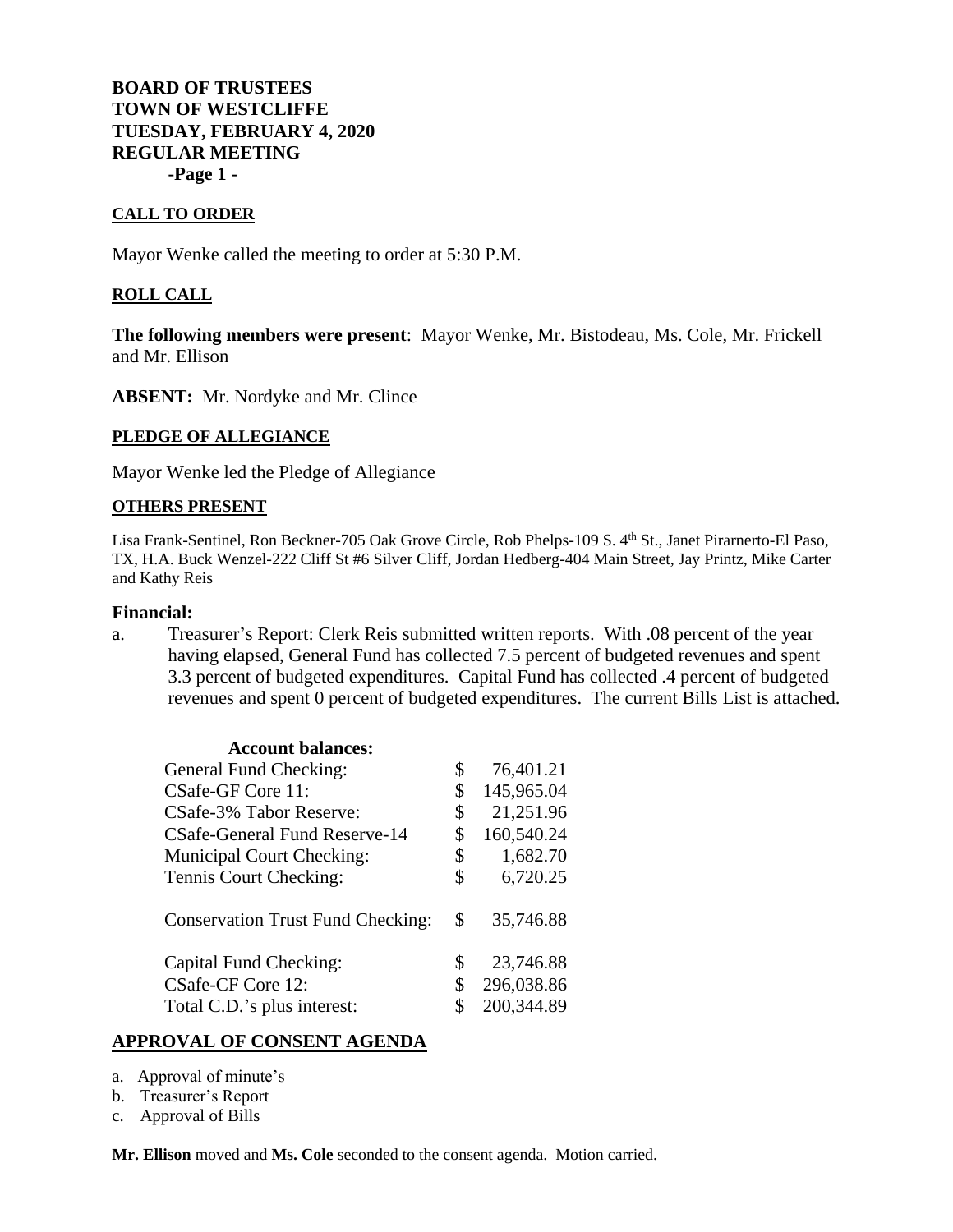#### **OLD BUSINESS**

**a. Consideration of request to approve the amended Lease/Maintenance Agreement between the Town of Westcliffe and San Isabel Land Protection Trust.**

The draft copy was approved at the last meeting. The corrected copy is in the packet for approval.

**ACTION: Mr. Bistodeau** moved and **Mr. Frickell s**econded to approve the amended Lease/Maintenance Agreement between the Town of Westcliffe and San Isabel Land Protection Trust. Motion carried.

#### **NEW BUSINESS**

## **a. Consideration of request to approve a Modification of Premises at Pay and Save, Inc. dba Lowe's #109.**

All paperwork and fees have been submitted for the request. Rob Phelps explained they would like to expand the cooler space from 12' to 32'. The intent is to add more selection to their customers. It was explained this also allows the management of the larger space due to the many requests. The 4' cooler is not included in the plan on this application, it will remain stocked with tea, etc. Steps have been taken to ensure invoicing is correct to avoid further violations.

**ACTION: Mr. Ellison** moved and **Ms. Cole** seconded to approve the Modification of Premises at Pay and Save, Inc. dba Lowe's #109. Motion carried.

## **b. Consideration of request to approve a noise variance for July 17 & 18 from 11:00 p.m. to 12:00 am. – Wet Mtn Valley Saddle Club-Ron Beckner.**

Ron Beckner representing the Saddle Club asked for the variance due to having the dance in the arena. They would like to have the dance in the arena area rather than the building to allow folks to stay in the arena. The music will go toward the west towards the stadium seating.

Concerns were outreach to the residents and controlling the noise. Mr. Beckner stated they would do this prior to the rodeo and they will be mindful of the noise level.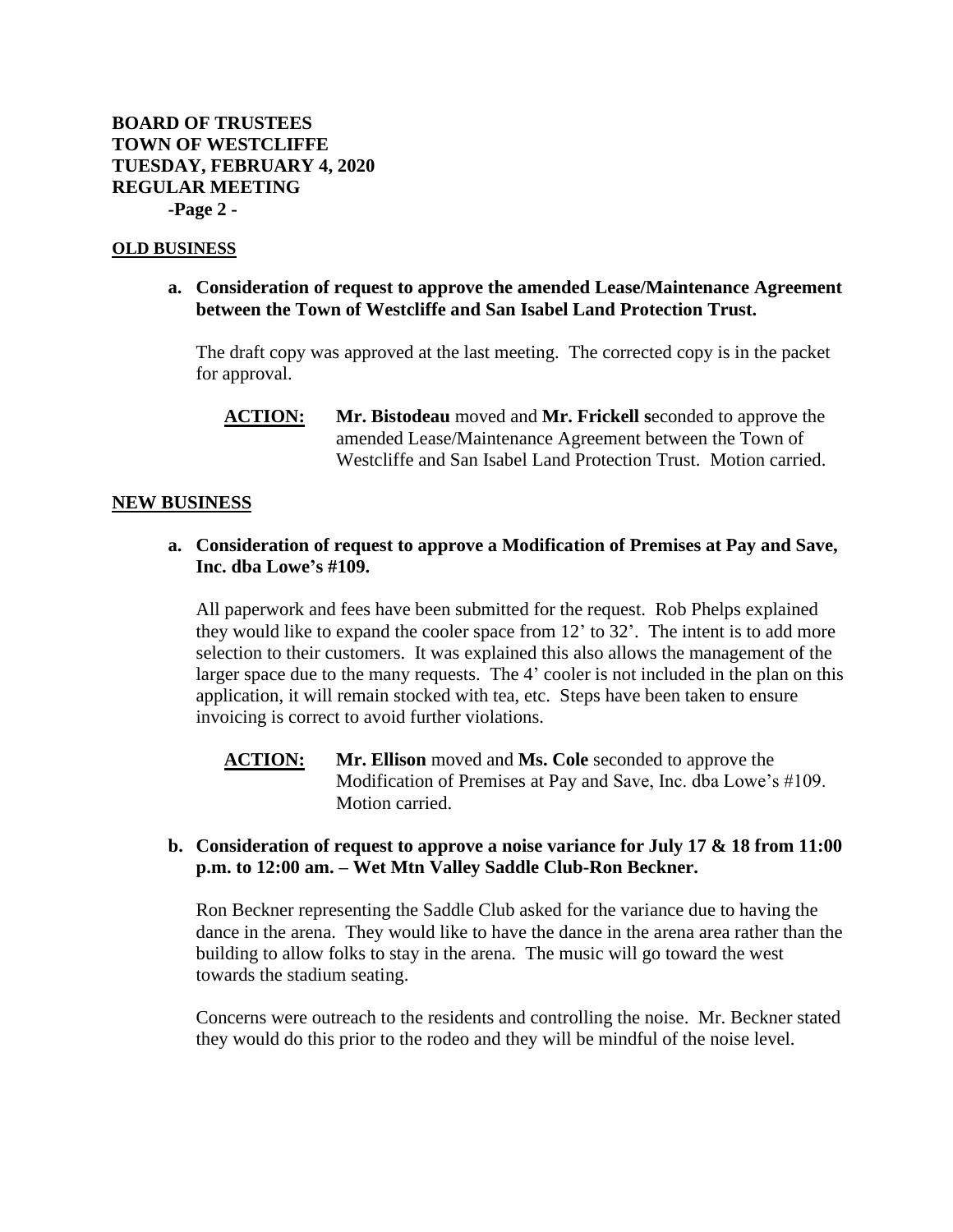## **NEW BUSINESS CONTINUED**

- **ACTION: Mr. Bistodeau** moved and **Mr. Ellison** seconded to approve the noise variance for July 17  $&$  18 from 11:00 p.m. to 12:00 am. – Wet Mtn Valley Saddle Club. Motion carried.
- **c. Designate the Town Hall bulletin board as the official posting place for public notices.**
	- **ACTION: Mr. Frickell** moved and **Ms. Cole** seconded to approve designating the Town Hall bulletin board as the official posting place for public notices. Motion carried.

#### **d. Draw by lot determining the order of Trustee candidates on the April ballot.**

Clerk Reis asked Lisa Frank to do the drawing to determine the position of the candidates to be placed on the April ballot. The candidates will need to sign the form verifying the spelling of the name and acknowledging their position on the ballot.

Position #1 Bess Cole Position #2 Brian P. Clince Position #3 Cathy Snow Position #4 John G Johnston

### **e. Consideration of request to approve Resolution 2-2020 amending the Town Handbook.**

Mayor Wenke stated this needs to be tabled and discussed at a workshop to get input from the board of trustees. The workshop will be scheduled at a later date.

#### **f. Consideration of request to approve a new Town logo.**

There were three logos presented for consideration. Clerk Reis explained that if they aren't acceptable, other options could be presented at a later date. Color could be added to any of the options. Mayor Wenke stated this is an update to our current logo, not a new one. After discussion, a motion was made as follows.

**ACTION: Mr. Bistodeau** moved and **Mr. Frickell** seconded to approve number three the updated version of the Town logo as presented. Motion carried.